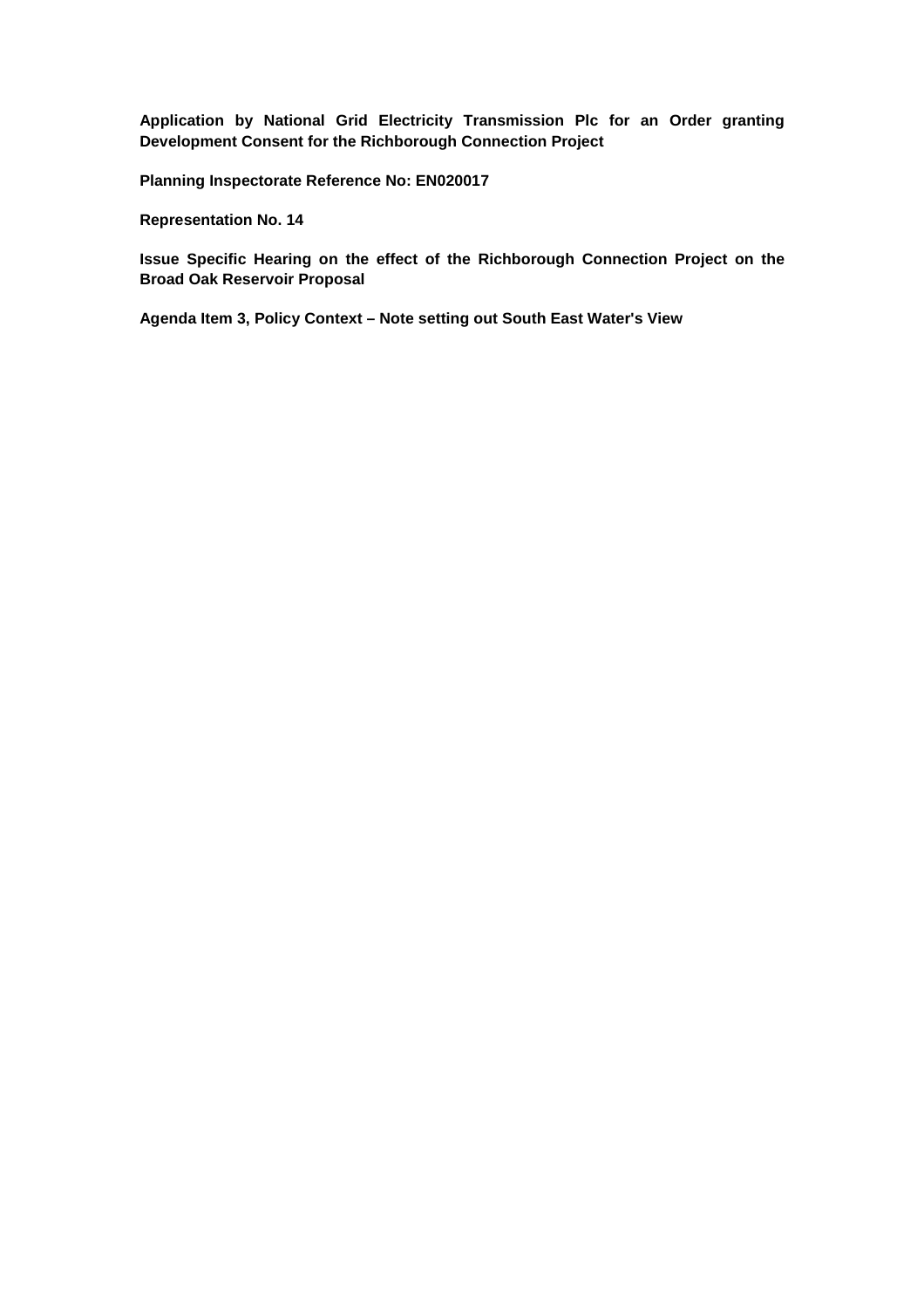# **Understanding the relationship between the Water Industry Act 1991 and the Planning Act 2008**

The Planning Act 2008

- 1. The Planning Act 2008 sets the statutory framework for decision making in this case with NPS EN-1 and EN-5 providing the relevant policy for the purposes of section 104(7) so far as the relationship between the PA 2008 and the Water Industry Act 1991 (**WIA 1991**) is concerned. The issue is not a matter of hierarchy of legislation but rather how, in making a decision under the PA 2008, account should be taken of proposals in the Water Resources Management Plan produced under the WIA 1991. The PA 2008 only deals directly with the process for approving water infrastructure where such development exceeds the relevant thresholds for Nationally Significant Infrastructure Projects (**NSIPs**). The Reservoir does not exceed those thresholds, and is not an NSIP.
- 2. Proposals contained in WRMPs promoted under the WIA 1991 can however be relevant to the determination of applications made under the PA 2008 in a number of potential ways:
	- a.because the existence of such proposals engage provisions in a relevant NPS (as here) (s. 104(3)); and/or
	- b.because consideration of their terms identifies relevant benefits or adverse effects and helps to inform judgments as to their significance (as here) (s. 104(7)); and/or
	- c.because their contents are judged on the facts to be important and relevant to the Secretary of State's decision (s. 104(2)).
- 3. In that sense their status for the purposes of the PA 2008 is not materially different to local planning authority development plans.

The Water Industry Act 1991

*Purpose and scope of the WRMP*

- 4. In order to understand the status and importance of the WRMP in this context, we have set out below a brief overview of the statutory context of their preparation and use.
- 5. S. 37 of the WIA 1991 imposes a statutory duty on water undertakers to develop and maintain an efficient and economical system of water supply within its area and to ensure that all such arrangements have been made for supplying water to premises in its area and persons who demand them. That duty is enforceable by the Secretary of State.
- 6. That then leads to a specific duty under s. 37A to prepare, publish and maintain a WRMP (ss. (1)).
- 7. The WRMP is a plan for how the water undertaker will manage and develop water resources so as to meet its statutory obligations under the WIA 1991 (ss. (2)).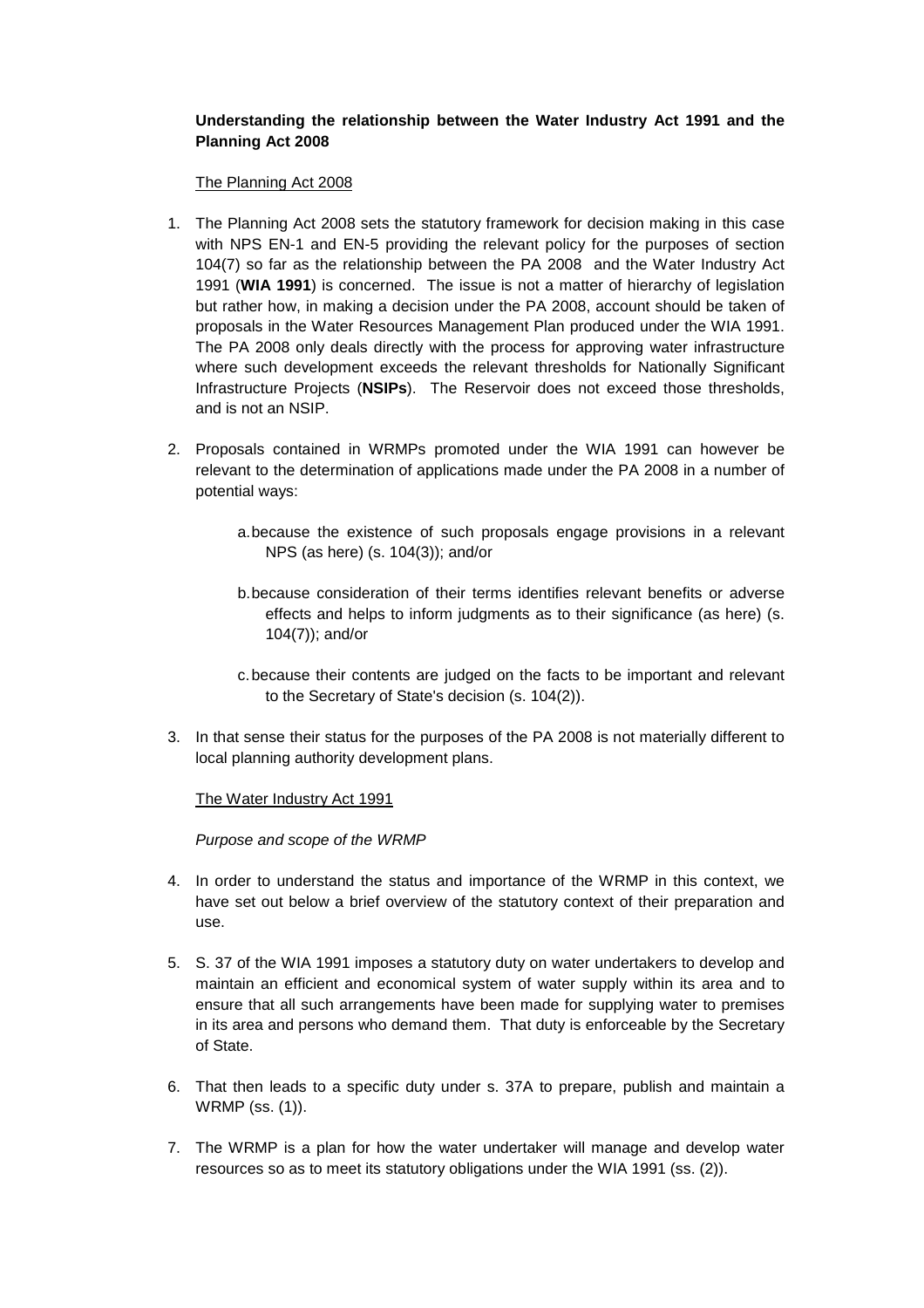- 8. The WRMP must address in particular not only the measures it will take to meet its statutory obligations, but also "the likely sequence and timing for implementing those measures" (ss. (3)(c)).
- 9. There is a duty to review the WRMP annually, and where necessary to update it (ss.  $(5)-(6)$ ).

### *Preparation and publication of the WRMP*

- 10. Before preparing its WRMP (including a revised WRMP), the undertaker must consult a number of key stakeholders, including the Environment Agency (**EA**) and Secretary of State (s. 37A(8)).
- 11. The procedure for preparing, publishing and approving a WRMP is set down in s. 37B and in the Water Resources Management Plan Regulations 2007 (**2007 Regulations**).
- 12. The draft WRMP is sent to the Secretary of State (ss. (1)) and published so as to bring it to the attention of those likely to be affected by it (ss. (3)).
- 13. The Secretary of State sends to the undertaker copies of any representations received and gives the undertaker an opportunity to comment upon them (ss. (4)).
- 14. Pursuant to ss. (5) the Secretary of State may make regulations prescribing how such representations and any comments from the water undertaker are to be dealt with.
- 15. The Secretary of State has made the 2007 Regulations pursuant to s. 37B.
	- a.Regulation 2(2) provides a list of the persons to whom the undertaker shall send a copy of the draft WRMP and accompanying statement for the purposes of s. 37B(3).
	- b.Regulation 4 provides for the preparation of a statement by the undertaker responding to representations received by the Secretary of State, which is then sent to the Secretary of State and all those who made representations, and published in the way mandated.
	- c.Regulation 5 gives the Secretary of State the power to cause a public inquiry to be held in connection with the draft WRMP.
- 16. The Secretary of State has the power to direct that changes be made to the draft WRMP (s. 37B(7)).

#### *Strategic Environmental Assessment*

17. WRMPs are subject to the requirements of the Environmental Assessment of Plans and Programmes Regulations 2004 (**SEA Regulations**) (SEW WR paragraph 20), reflecting the fact that they form an important part of the framework for consenting future development projects which could have significant effects on the environment.